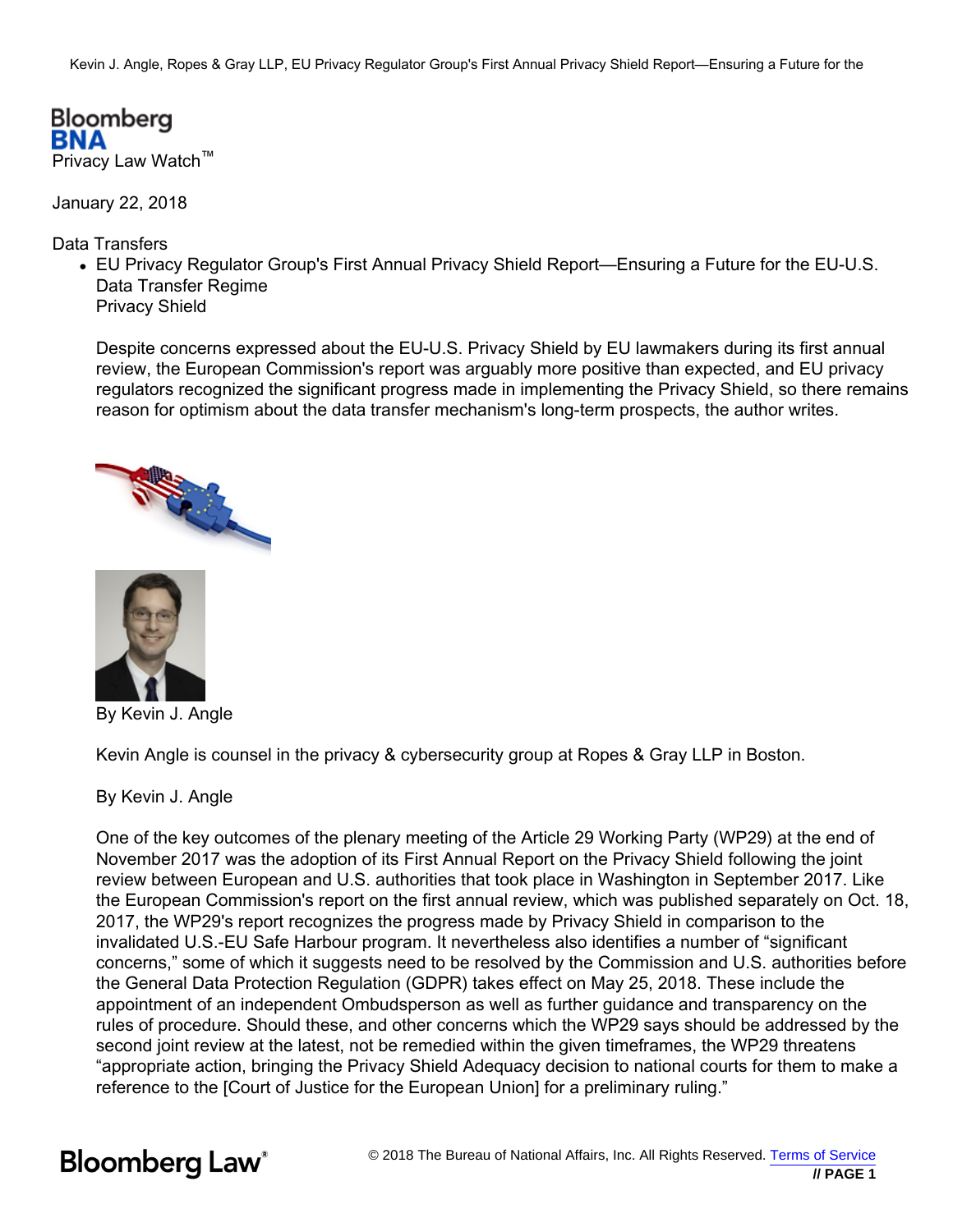Kevin J. Angle, Ropes & Gray LLP, EU Privacy Regulator Group's First Annual Privacy Shield Report—Ensuring a Future for the

# **Background**

The Privacy Shield was formally adopted by the European Commission on July 12, 2016, and U.S. companies were able to certify with the U.S. Department of Commerce (DoC) from Aug. 1, 2016. The Shield is designed to allow for and safeguard the transfer of personal data of EU individuals to the U.S. for commercial purposes. Currently, over 2,600 organizations are self-certified under Privacy Shield to facilitate such transfers.

In order to reduce the risk of exposure to the sort of legal challenge that invalidated the Safe Harbour regime, the Commission committed to review the functioning of the Privacy Shield on an annual basis. The Commission held its first joint review with U.S. authorities on September 18 and 19, 2017 in Washington and published its report on the review a month later. The report finds that U.S. authorities have put in place the necessary structures and procedures to ensure the correct functioning of the Privacy Shield but also makes recommendations to improve the functioning of the Shield. In addition to the Commission, representatives of the WP29 participated in the Joint Review, along with the EU's Civil Liberties, Justice and Home Affairs Committee (LIBE), the DoC, the Federal Trade Commission (FTC) and other U.S. authorities, and representatives from U.S. industry. The WP29 set out its own findings and assessments—some of which are echoed by the Commission—in its First Annual report on the Privacy Shield.

# The Commercial Aspects of the Privacy Shield

The WP29 starts on a positive note by welcoming the efforts made by U.S. authorities to set up a comprehensive procedural framework to support the operation of the Privacy Shield through, for example, the strengthening of the checks performed prior to the listing of certified organizations. However, it identifies a number of important issues that it considers unresolved.

# Privacy Shield Principles

In relation to the Privacy Shield principles, the WP29 says that more precise guidance should be provided with respect to the application of the Choice Principle on when and how an individual can opt out from the processing of his/her data for a new purpose, and with respect to the application of the Notice Principle, including the timing for certified organizations to give notice to individuals. The WP29 also notes that while DoC had set up reminders regarding companies' accountability for onward transfers, no general guidance was provided on the topic and the content of updated contract clauses on onward transfers was not checked by the U.S. authorities.

The WP29 additionally calls for increased oversight and supervision of compliance with the Privacy Shield Principles through ex-officio investigations and continuous monitoring of certified companies. It observes that monitoring of compliance with the Principles by the U.S. authorities seems strongly focused on the certification and recertification process. After completion of the (re)certification procedure and in particular where no concrete suspicion of a breach has arisen, however, there appears to the WP29 to be a lack of oversight by the U.S. authorities. The WP29 noted the importance of such oversight in light of the Schrems decision's emphasis on effective detection and supervision.

# Data Processors

The WP29 also asks the U.S. authorities to distinguish more clearly the status of data processors from that of data controllers both at the time of their self-certification and at the time of further checks. In particular, the WP29 observes that several of the obligations included in the Principles are not suitable for data processors, as it is always the data controller that determines the purposes and means of the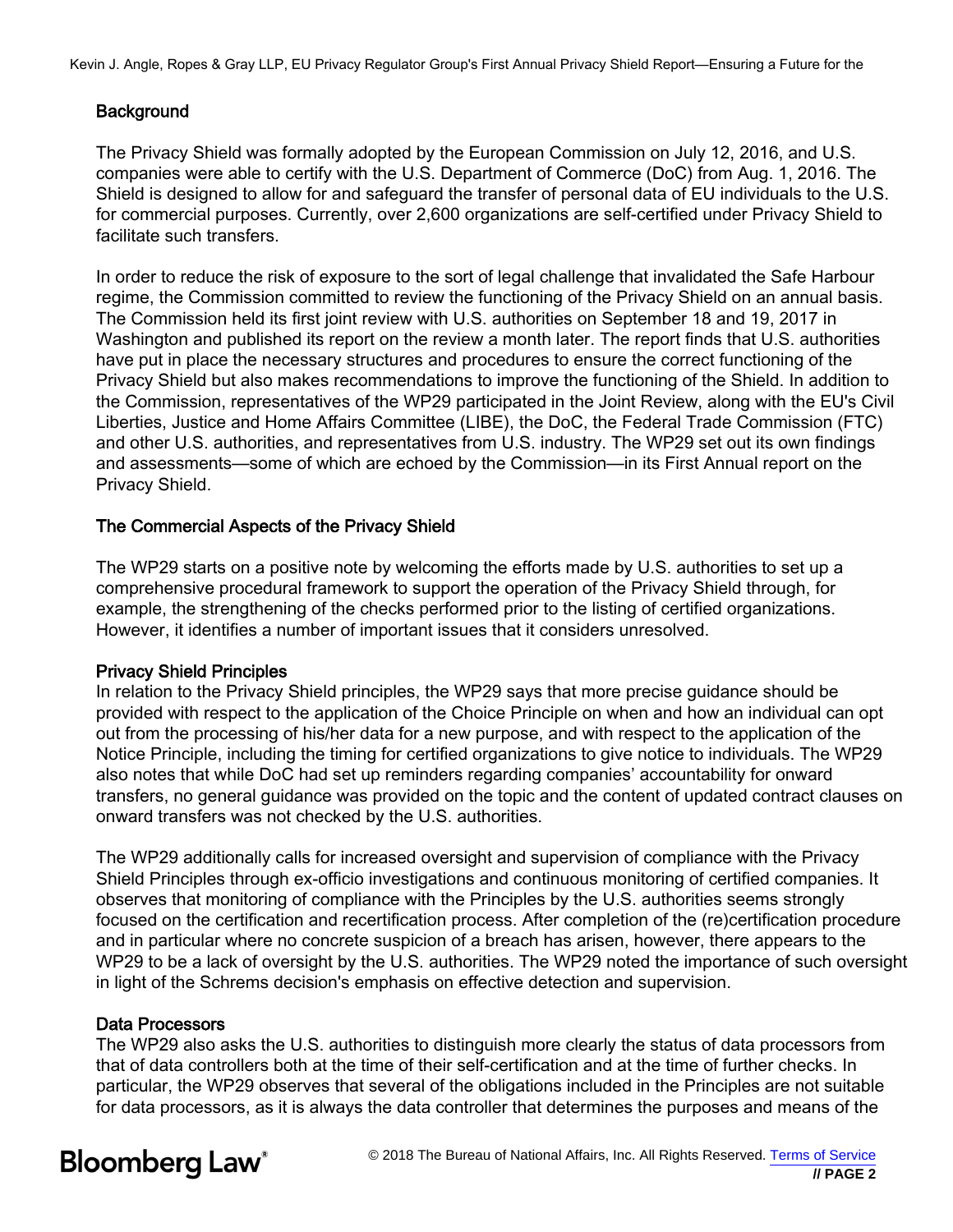processing of the data. The WP29 notes, for example, that in order to respect the principle of purpose limitation, U.S. organizations receiving data for processing purposes should not be able to decide to process the data for their own, separate purposes.

### Handling of HR Data

One potential conflict with the interpretation of U.S. authorities noted by the WP29 pertains to the handling of HR data. According to the WP29, the DoC's position is that, like in the Safe Harbour, only the processing of data of employees within the same company falls within the category of human resources data under the Privacy Shield. As a result, employee data transferred to a processor within the U.S. would not benefit from additional safeguards for HR data, notably the extended supervisory powers for the panel of EU data protection authorities (DPAs). In the WP29's view, however, any data concerning an employee in the context of an employer-employee relationship from an EU company may only be transferred lawfully under the Privacy Shield if the receiving company has an active HR data certification. The WP29, therefore, calls on the European Commission to address the issue and, if necessary, engage in negotiations with the U.S. authorities in order to amend the Privacy Shield mechanism accordingly.

### Automated-Decision Making/Profiling

Similarly, the WP29 would like to see further improvements with regard to the rules governing automated-decision making/profiling. The WP29 has previously "deplored" the lack of guarantees in the Privacy Shield regarding automated decisions, which produce legal effects or significantly affect the individual. Following the joint review, however, the indications are that none of the data transferred under the Privacy Shield are processed through automated decision making systems, and that specific rules exist under US law in certain fields. In its October 18, 2017 report, the Commission called for further study of the issue. Nonetheless, the WP29 requests that the Commission contemplate providing for specific rules concerning automated decision making to provide additional safeguards including the right to know the logic involved and to request reconsideration on a non-automated basis, as under GDPR.

#### The Self-Certification Process

The WP29 has also identified what it considers problems with the self-certification process for companies which it says should be enhanced to ensure uninterrupted protection for data subjects and rapid compliance with the Privacy Shield principles. It refers in particular to the fact that a certification can remain active on the DoC list for as much as 30 days after expiration, potentially resulting in gap in the protection of data received from the EU by the U.S. company during this period.

#### Remaining Issues

Finally, the WP29 refers to outstanding issues from the adequacy decision that it had previously raised in its earlier Opinion 01/2016., These include what the WP29 characterizes as the absence or the limitation to the rights of the data subjects such as the right to object and the right to access, the absence of key definitions in the Privacy Shield, and the "overly broad exemption" for publicly available information.

# Access by Public Authorities to Data Transferred to the U.S.

Again beginning on a positive note, the WP29 welcomes the efforts made by the U.S. government and legislator to become more transparent on the use of their surveillance powers. As with the commercial aspects of Privacy Shield, however, the WP29 finds that significant points of concern remain unresolved.

# FISA and the Executive Order

Most specifically, the collection and access of personal data for national security purposes under both section 702 of the Foreign Intelligence Surveillance Act (FISA) and Executive Order 12333 still remains an important issue for the WP29. The WP29 wants to see further evidence or legally binding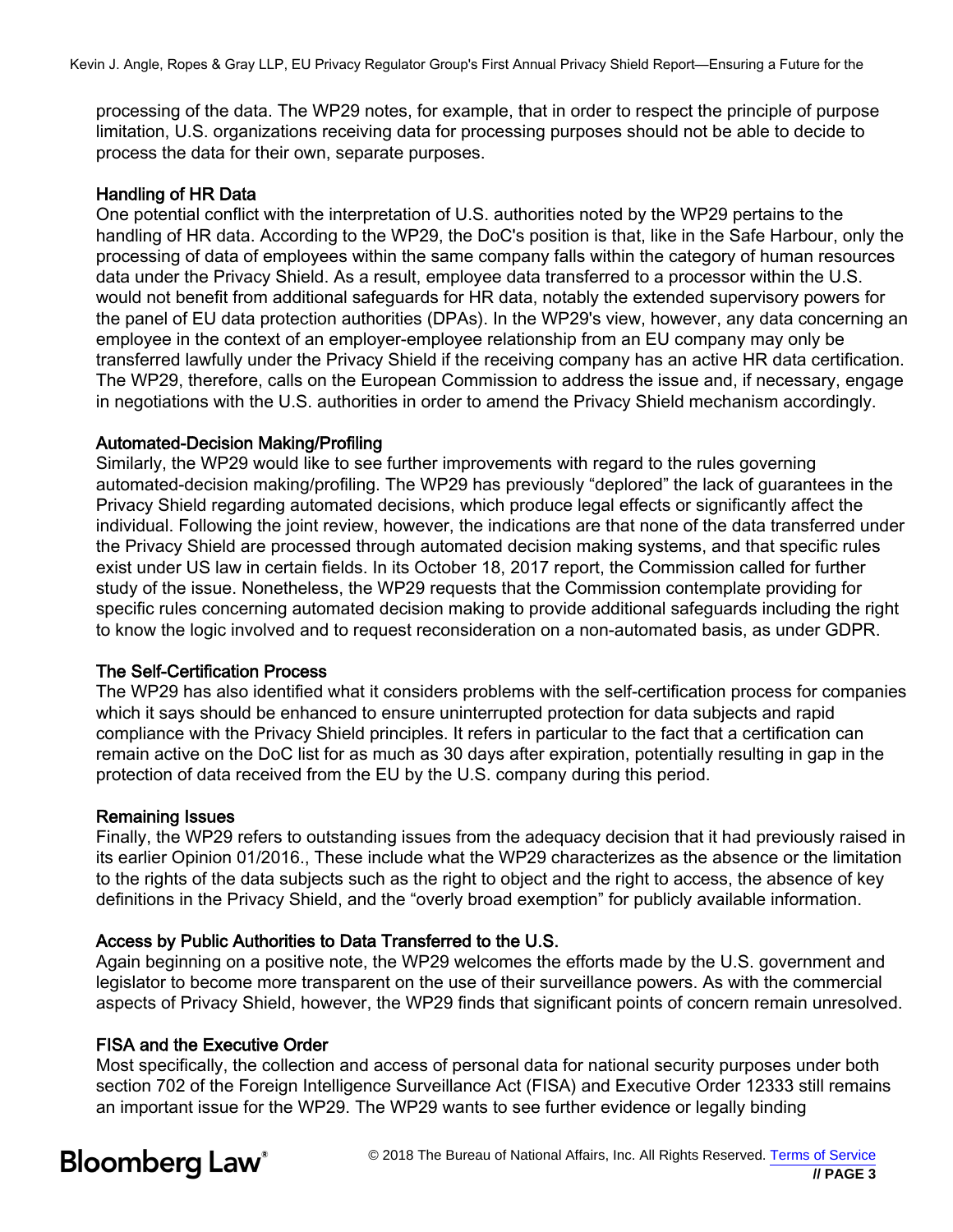commitments to substantiate the assertions by the U.S. authorities that the collection of data under section 702 is not indiscriminate and access is not conducted on a generalized basis.

With, at the time of writing, a decision on whether and how to re-authorize section 702 FISA imminent, the WP29 would like to see several changes introduced. These include providing for precise targeting, along with the use of the criteria such as that of "reasonable suspicion," to determine whether an individual or a group should be a target of surveillance, subject to stricter scrutiny of individual targets by an independent authority ex-ante. The U.S. House of Representatives version of the re-authorization, passed on Jan. 11, would leave section 702 FISA in place in its current form through 2023. The bill still requires Senate approval.

The WP29 is concerned about the uncertainty and unforseeability of how EO12333 will be used for the collection of data for national security purposes. As it did in its earlier opinion the WP29 underlines that "it should be clear that the Privacy Shield Principles will apply from the moment the data transfer takes place," which means including as regards "data 'on its way' to that country." It identifies, as did the Commission in its report, the Presidential Policy Directive 28 (PPD-28) as important in this context as it provides for the only safeguards and limits to the collection and use of data collected outside the U.S. since the limitations of FISA or other more specific U.S. law do not apply. However, no new information was provided during the joint review in particular on the interpretation of PPD-28, especially on the express purposes allowing for the use of data, nor on additional elements as to the amount of personal data collected. The WP29 calls on the Privacy and Civil Liberties Oversight Board (PCLOB) to finish and issue its awaited report on EO12333 "to provide information on the concrete operation of this Executive Order and on its necessity and proportionality."

The WP29 also stresses that it sees the PCLOB as an independent body, to be an essential element of the oversight structure. It therefore identifies as a priority the need to appoint members to the vacancies on the PCLOB as soon as possible.

# Redress for EU Individuals

Another significant issue for the WP29 is redress for EU individuals, specifically as identified in Schrems II, the availability of redress for EU citizens under the Administrative Procedure Act (APA) as well as under FISA. The principal problem, the WP29 says, appears to concern the "standing" requirement applicable to surveillance cases in US federal courts. The U.S. Supreme Court held in Clapper v Amnesty Int'l, 568 U.S. 398 (2013) that "standing" in federal courts requires "that plaintiffs have sustained or will sustain direct injury or harm and that this harm is redressable." The WP29 says that, under the procedural requirements as currently interpreted, it appears to be difficult and uncertain that an EU individual could satisfy the procedural requirement of standing when bringing an action against a surveillance measure on the basis of section 702 FISA or EO 12333. The WP29 will therefore "continue to follow closely the evolution of these cases as they could provide additional guarantees concerning the effectiveness of judicial redress offered before U.S. courts." In the meantime, the WP29 remains concerned that redress by EU citizens before US courts is still to be effectively guaranteed due to the problematic admissibility threshold of the "standing requirement."

The WP29 refers to the Ombudsperson as "a key element" designed to compensate the lack of or uncertainty over effective redress before the courts. The Ombudsperson should therefore be appointed as soon as possible, the WP29 says, and the exact powers of the Ombudsperson mechanism need to be clarified through the declassification of internal procedures concerning the interactions between the Ombudsperson and the other oversight bodies. Based on current information, the WP29's view is that the powers of the Ombudsperson to remedy non-compliance vis-à-vis the intelligence authorities are not